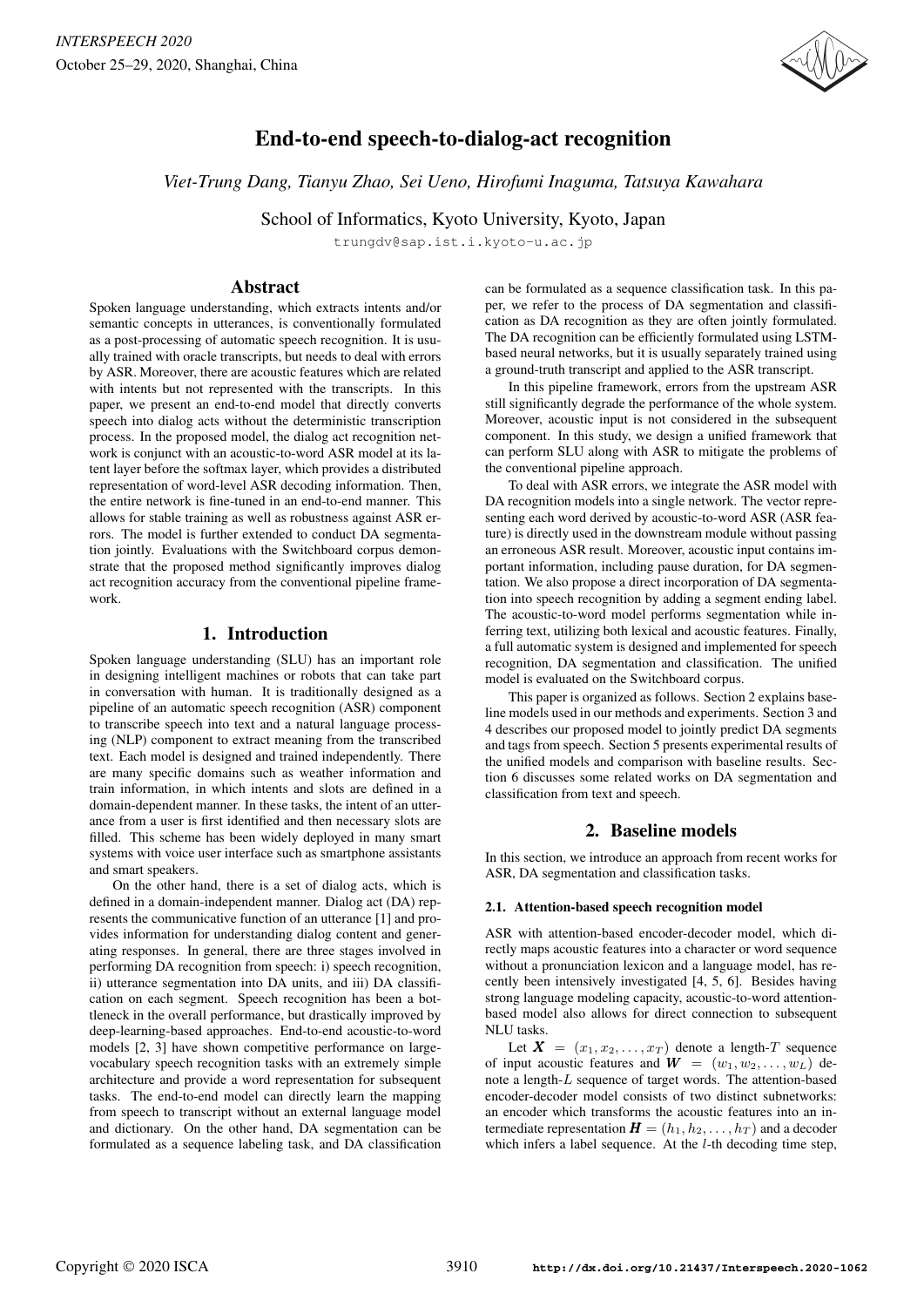a hidden state of the decoder  $s_l$  is computed via a recurrent LSTM,

$$
s_l = \text{Recurrency}(s_{l-1}, c_l, w_{l-1}) \tag{1}
$$

where  $c_l$  denotes the context vector at the *l*-th time step and  $w_{l-1}$  denotes the embedding of the last predicted label at the previous step. To compute the context vector, we use the location-aware attention introduced by [7]. The next output label is sampled as follows:

$$
o_l = \text{Output}(s_l), w_l \sim \text{Generate}(o_l) \tag{2}
$$

where  $o_l$  is an output of the decoder LSTM. A fully-connected layer is used to generate probability distribution for all words  $w_l$  from the output of the decoder.

## 2.2. Dialog act (DA) classification model

DA classification is performed on an utterance or a word sequence  $W = \{w_1, w_2, ..., w_L\}$ . We use the term 'DA segment' and 'utterance' interchangeably and refer to a continuous sequence of utterances by a speaker as 'turn'.

In the DA classification model, each word  $w_i$  is embedded and fed into a word-level encoder, which updates its latent state  $\sigma_l$  via a recurrent LSTM.

$$
\sigma_l = \text{Recurrency}(\sigma_{l-1}, w_l) \tag{3}
$$

Let  $\sigma_{L_k}^k$  be the final decoder state of the k-th utterance. Each  $\sigma_{L_k}^k$  can be used as an embedding vector for an utterance. By inputting this embedding to an RNN-based utterance-level encoder, we can obtain a vector  $\Sigma_k$  representing the most recent h segments, where  $h$  is the length of history ending at the current utterance.

$$
\Sigma_k = \text{Recurrency}(\Sigma_{k-1}, \sigma_{L_k}^k)
$$
 (4)

This vector  $\Sigma_k$  is used to derive the DA tag  $y_{DA}$  with a fullyconnected layer.

## 3. Unified ASR and DA classification model

In this section, we present a unified architecture for ASR and DA classification given DA segments.

## 3.1. Unified ASR and DA classification by using ASR feature

Instead of using word embedding of the ASR hypothesis as input for DA classification model, we use the decoder LSTM output of the acoustic-to-word ASR model  $o_l$ , which we call ASR feature. In the ASR decoder, this feature is fed into a fullyconnected layer to produce the probability of each label for the next recognized word. The encoder state of DA classifier is now formulated as follow:

$$
\sigma_l = \text{Recurrency}(\sigma_{l-1}, o_l) \tag{5}
$$

Here,  $o_l$  is used instead of  $w_l$  in equation (3), which is available from the ASR internal state. The architecture of this model is shown in Fig. 1 (without bold arrows). This ASR feature is expected to be robust against ASR errors when directly used with the DA classifier. Even if the recognized word is incorrect, the ASR feature is still expected to have a close representation to the feature of a correct word. In the conventional scheme using word embedding of recognized words, errors in ASR transcript may mislead the DA classifier into incorrect tags.

This coupling can be done step by step. First, the acousticto-word ASR model is trained. Then, the DA classification



Figure 1: *Unified ASR and DA classification model. ASR feature is used as input for the DA classification model. Regular embedding (bold arrow) can also be combined in the hybrid model.*

model is trained with the ASR feature derived from the latent state of the ASR decoder. Note that this step-wise training is possible by using acoustic-to-word ASR, instead of grapheme or character-based ASR models

#### 3.2. End-to-end training

Furthermore, we can explore an end-to-end fine-tuning of the entire network. It adopts multi-task training that optimizes the following loss:

$$
L = \lambda L_{DA} + (1 - \lambda) L_{ASR}
$$
 (6)

 $L_{ASR}$  and  $L_{DA}$  are cross entropy losses between the one-hot ground-truth labels and output probability distributions of ASR and DA model, respectively. As degradation in ASR results can significantly impact the results of DA classifier, a small  $\lambda$  is preferred.

#### 3.3. Hybrid with ASR transcript word embedding

In the proposed model, a distributed representation of the ASR feature is expected to be robust against ASR errors, but it may not provide effective discriminant information compared with the conventional model trained with the ground-truth transcript. When there are few errors in the ASR hypothesis, a regular word embedding will give a better representation of words of an utterance. Therefore, a combined vector of the regular word embedding and the ASR feature is proposed to take advantage of both representations. The formula (5) becomes

$$
\sigma_l = \text{Recurrency}(\sigma_{l-1}, o_l + w_l) \tag{7}
$$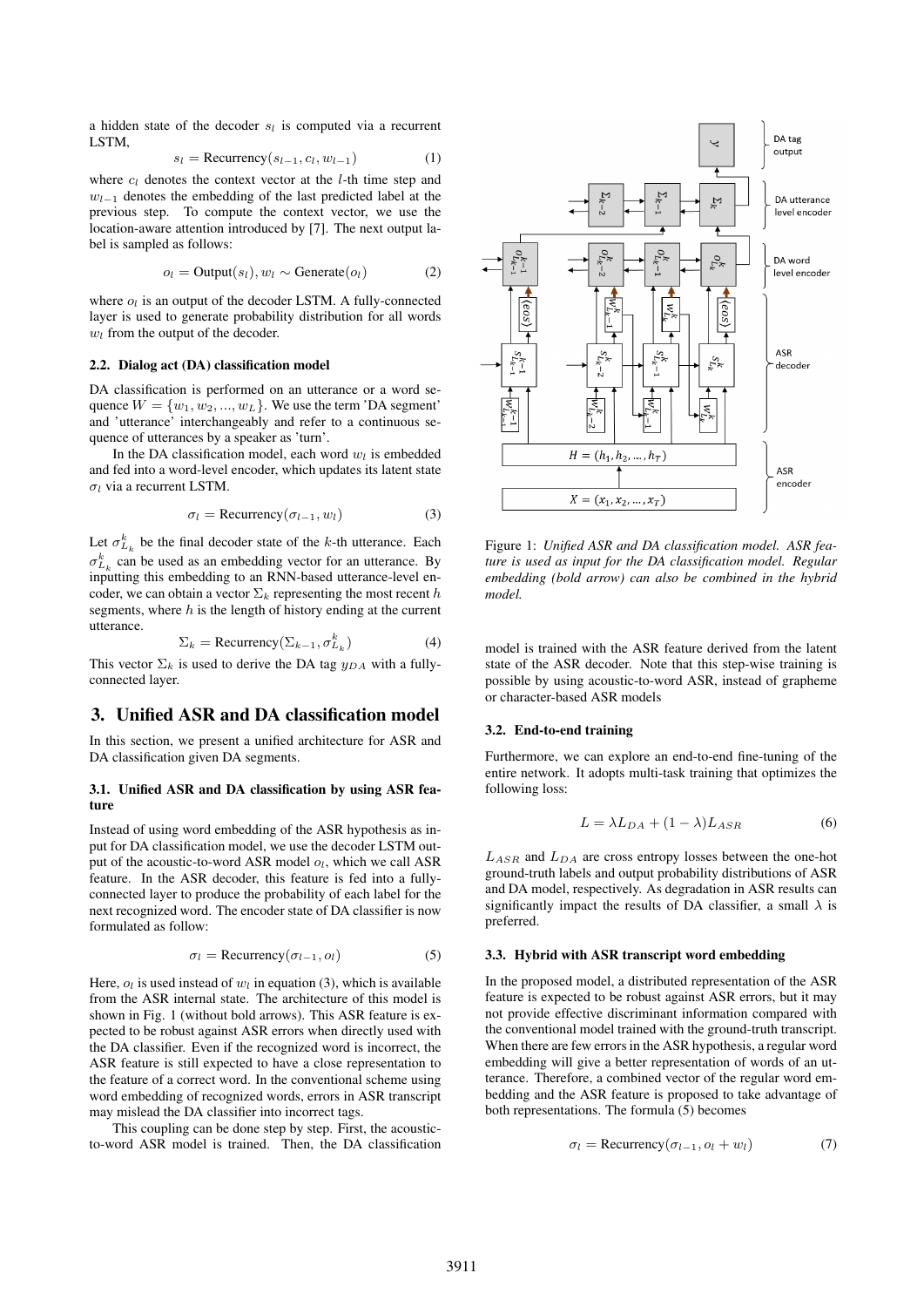where  $w_l$  is the word embedding learned from the ground-truth corpus by the DA classification model. The bold arrows in Fig. 1 indicate this combination.

#### 3.4. Joint model with DA segmentation

In this section, we extend the framework to joint DA segmentation and classification. We introduce a DA boundary symbol to conduct DA segmentation during the ASR inference phase. A DA ending symbol is added into the vocabulary and inserted after every utterance in the training dataset. The ASR model transcribes speech to text and performs DA segmentation in a single step. This incorporation also allows DA segmentation to be learned from the acoustic inputs. A DA classifier is coupled with the ASR model. The ASR feature obtained from the acoustic-to-word ASR model is further fed into the utterancelevel encoder to derive a DA tag at each DA ending position. Hereafter, we use "unified model" to refer to this final model.

## 4. Experimental evaluations

#### 4.1. Dataset

A dataset with DA annotation and speech transcript is required for the experiments. We use the Switchboard corpus. The Switchboard Dialog Act corpus (SwDA) is annotated based on Penn Treebank 3 parses for a part of the Switchboard corpus. The two resources are aligned to obtain utterances with both transcript in the spoken domain (without punctuation or social signals) and DA tags. The combined dataset comprises 1,126 conversations with 213.5k utterances and the vocabulary size of 27.2k. There are 43 DA tags in total. We chose 20 conversations for the test set and 40 conversations for the validation set. Table 1 presents details on the dataset.

Table 1: *Dataset overview*

|                | train   | validation | test  |
|----------------|---------|------------|-------|
| #conversations | 1066    | 40         | 20    |
| #DA segments   | 200.2k  | 8.9k       | 4.4k  |
| #words         | 1350.7k | 57.3k      | 28.9k |

## 4.2. System configurations

A 120-dimensional feature vector of 40-channel log Mel-scale filterbank (lmfb) outputs and their delta and acceleration coefficients are used as acoustic features. In the ASR model, the acoustic encoder consists of 3 layers of bidirectional LSTM with 512 cells. The word decoder consists of a single-layer LSTM with 512 cells. ASR is conducted by simple 1-best search and also n-best beam search.

In the DA classification model, the word-level encoder consists of 2 layers of bi-directional LSTM with 128 cells. The utterance-level encoder is a single-layer LSTM with 256 cells. A fully-connected layer is used to infer a DA class from the utterance-level encoder's output. ASR n-best hypotheses are combined to infer the DA tag when using beam search. Note that the ASR feature is also computed for each hypothesis of the context.

We use word error rate (WER) to evaluate ASR performance and label error rate (LER) to evaluate the results of DA classification. We pretrain an acoustic-to-word attention-based model with the training set. WER is 27.76% with a beam search decoder (beam width 5). This model is used as the baseline and to extract the ASR feature for following experiments. On the speech transcript, the DA classification model achieves an LER of 26.79% and 25.06% with history length of 1 and 5 ( $h = 1$ ) and 5). When evaluated on the ASR transcript with 27.76% WER, these error rates increase to 31.85% and 31.10%. Models are implemented using Tensorflow<sup>1</sup>.

#### 4.3. Evaluation of DA classification model

Table 2 shows the result of the baseline and the unified DA classification model with different settings. When trained with the ASR transcript, although the DA classifier is expected to adapt to the ASR output, it did not improve the accuracy in every case. A larger improvement is obtained by the proposed unified model using the ASR feature, which reduces the DA classification error rate. Note that the use of beam search and nbest hypotheses is more effective with the ASR feature. This is probably because the improved ASR performance with the beam search provides a better ASR feature representation. The improvement is statistically significant with  $h = 5$ .

The joint training with the ASR model gives the best results with the 1-best search, which are statistically significant compared to training with ASR features ( $h = 5$ ) or baseline results. When using beam search and  $n$ -best hypotheses, however, the effect of the joint training is not observed. This is because the joint training considers only the 1-best ASR hypothesis in DA recognition and the loss function. An improvement in the ASR result by the beam search has a better impact than the joint training technique. The hybrid system gives a further small accuracy improvement. This suggests using the  $n$ -best ASR feature is almost sufficient. In total, the final system performance (28.69%) achieves an improvement of 2.41% absolute (7.75% relative) from the baseline (31.10%).

#### 4.4. Evaluation of joint model with DA segmentation

Next, we conduct evaluations of the joint model with DA segmentation. The baseline system has 36.28% WER when being trained and evaluated on a turn (longer than an utterance).

Table 3 presents the results with two evaluation metrics. As DA segmentation is performed on inputs which do not necessarily have the same length as the ground-truth, we define segment error rate (SER), which is calculated as the regularized sum of distances between each DA ending position in the ASR result and the closest position in the ground-truth transcript. Let G and  $P$  are sets of indices for a DA ending symbol in each sentence. The distance is calculated as follow.

$$
d(G, P) = \frac{1}{2} \left( \sum_{g \in G} \min_{p \in P} |g - p| + \sum_{p \in P} \min_{g \in G} |p - g| \right) \quad (8)
$$

With this evaluation,  $d(G, P) = 0$  if and only if two texts have the same length and segments. We also assess the model in terms of the number of segments (NSER). The error rate is calculated by  $\frac{|N^*-N|}{N}$ , where N and  $N^*$  are numbers of DA segments of the ground-truth and the recognized segmentation, and does not consider the position of these segments. While NSER only evaluates the number of segments, SER takes into account the relative position of the DA ending labels. The unified model outperforms the baseline method by 4.22% (relatively 25%) in SER.

<sup>1</sup>The code is published on Github https://github. com/Kyoto-University-Speech-and-Audio/ speech-to-dialog-act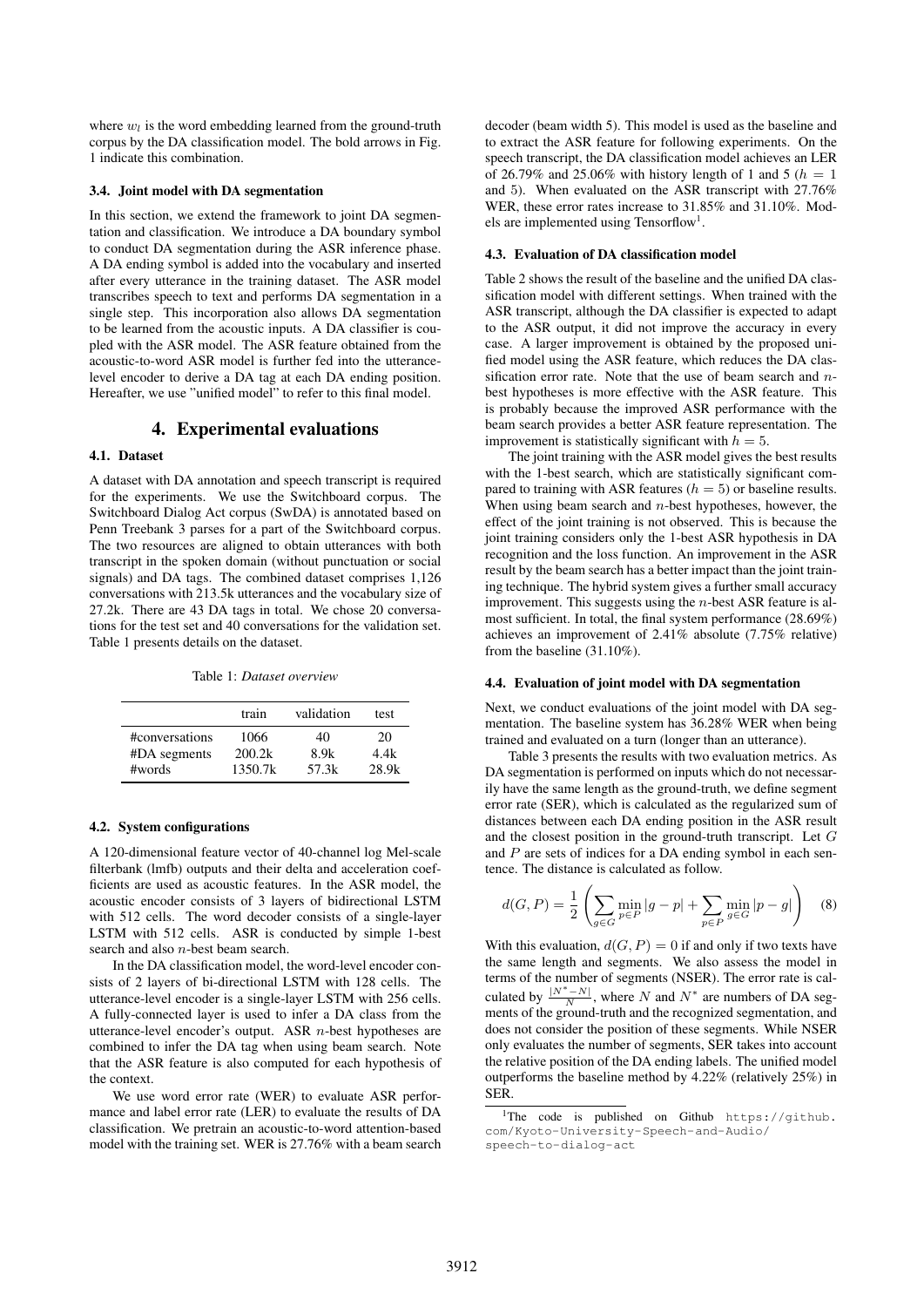Table 2: *DA classification error rates of baseline and unified model with given segmentation.*

| Model                                                                                                                             | 1-best search                            |                                  |                                  | $n$ -best beam search                  |                                  |                                  |
|-----------------------------------------------------------------------------------------------------------------------------------|------------------------------------------|----------------------------------|----------------------------------|----------------------------------------|----------------------------------|----------------------------------|
|                                                                                                                                   | WER                                      | LER<br>$(h = 1)$                 | LER<br>$(h = 5)$                 | WER                                    | LER<br>$(h = 1)$                 | LER<br>$(h = 5)$                 |
|                                                                                                                                   |                                          |                                  |                                  |                                        |                                  |                                  |
| Baseline (ground-truth text)<br>Baseline (ASR transcript)                                                                         | 0.00<br>31.04                            | 26.79<br>33.62                   | 25.06<br>31.62                   | 0.00<br>27.76                          | 26.79<br>31.85                   | 25.06<br>31.10                   |
| Training with ASR transcript<br>Training with ASR feature<br>+ Joint training ( $\lambda = 0.1$ )<br>+ Hybrid with ASR transcript | 31.04<br>31.04<br>35.52 / 34.74<br>31.04 | 32.87<br>32.83<br>31.92<br>32.78 | 32.42<br>31.24<br>29.60<br>30.83 | 27.76<br>27.76<br>30.41/30.39<br>27.76 | 32.03<br>30.92<br>30.94<br>30.49 | 30.67<br>28.81<br>28.90<br>28.69 |

Table 3: *Comparison of segmentation error rates.*

| Model                                                     | <b>WER</b>    | <b>SER</b>    | <b>NSER</b>    |
|-----------------------------------------------------------|---------------|---------------|----------------|
| Baseline (ground-truth text)<br>Baseline (ASR transcript) | 0.00<br>36.28 | 4.81<br>16.85 | 10.33<br>15.32 |
| Joint model                                               | 36.40         | 12.63         | 14.78          |

To evaluate the joint error rate for segmentation and classification on the ground-truth text and the ASR hypothesis, we define DA error rate (DAER), which is calculated by replacing all non-tag labels with the DA tag of its segment and take the regularized edit distance. For example, a ground-truth input "*yeah*  $\langle da_{ny} \rangle$  *i am a student*  $\langle da_{sd} \rangle$ ", recognized as "*yeah*  $\langle da_{ny} \rangle$  *i the student*  $\langle da_{sv} \rangle$ " (where *ny*, *sd* and *sv* are DA tags), has an edit distance of 4 (edit distance of "*ny sd sd sd sd*" and "*ny sv sv sv*"), giving a DAER of 0.8.

Table 4 shows evaluations of the unified DA recognition model compared with the baseline method, which conducts ASR, segmentation and classification in a cascaded manner. We also conducted experiments with ground-truth inputs and realized that much of the degradation comes from ASR errors rather than segmentation errors. The unified model improves the DAER by relatively 2.9% with a history length of 5.

Table 4: *Comparison of joint DA error rates.*

| Model                                                                         | <b>WER</b>            | DAER<br>$(h = 1)$       | <b>DAER</b><br>$(h = 5)$ |
|-------------------------------------------------------------------------------|-----------------------|-------------------------|--------------------------|
| Ground-truth text & segment<br>Ground-truth text<br>Baseline (ASR transcript) | 0.00<br>0.00<br>36.28 | 26.27<br>27.86<br>37.10 | 24.61<br>26.48<br>36.16  |
| Unified model                                                                 | 36.40                 | 36.52                   | 35.10                    |

## 5. Related works

A number of works have been done for DA classification [1, 8, 9] or simultaneous DA segmentation and classification [10, 11, 12, 13] on text input. It has also been shown that supplementary acoustic features can improve the performance of these models [14, 10, 15]

In practice, DA segmentation and classification are performed on an ASR hypothesis. In a majority of previous works, however, text transcript is presupposed for input of the model,

which ignores the impact of errors propagated from the ASR system. Some researchers have investigated the impact of ASR errors on subsequent SLU tasks. Ang et al. [10] investigated the impact of ASR errors on the joint DA segmentation and classification task. Quarteroni et al. [11] compared the performance of DA segmentation and classification under different simulated ASR error rates.

Few efforts have been made to mitigate the impact of errors from ASR. Traditionally, use of multiple ASR hypotheses were investigated. Hakkani-Tür et al. [16] proposed to use a word confusion network to take into consideration multiple ASR hypotheses with their word confidence scores. Recently, neural network-based architectures are investigated. Schumann and Angkititrakul [17] proposed an attention-based error correction component to improve performance of ASR, which results in better accuracy for joint intent detection and slot filling. Recently, some end-to-end approaches are investigated to perform intent classification from speech without speech-to-text conversion [18, 19, 20]. Haghani et al. [21] investigated several architectures for end-to-end SLU incorporated with ASR and reported some improvements by jointly-trained and multi-stage unified models. Lugosch et al. [22] and Caubrière et al. [23] addressed the effectiveness of pre-training and transfer learning techniques for low-resource SLU.

Our work has several major differences from previous works on end-to-end speech understanding. While a majority of works deal with a limited set of intents such as simple command & control tasks [21, 22], customer care call [18] or booking and reservation [23], we address general dialogue act recognition using the Switchboard corpus, which is widely used in the community. Moreover, our model uses acoustic-to-word ASR instead of character-based or subword-based ASR to capture lexical-level information for the interface of ASR and NLU. We further propose the hybrid features which result in the best performance. Finally, we also incorporate joint segmentation into the semantic unit, which was not addressed in the previous works.

## 6. Conclusions

We have presented an approach to a unified ASR and DA recognition. To our best knowledge, this is the first work to propose an end-to-end model from speech to DA. The unification of two models benefits from the ASR feature, joint training and hybrid with the ASR transcript. When using the  $n$ -best beam search, these methods achieved an improvement of absolute 2.41% in DA classification accuracy.